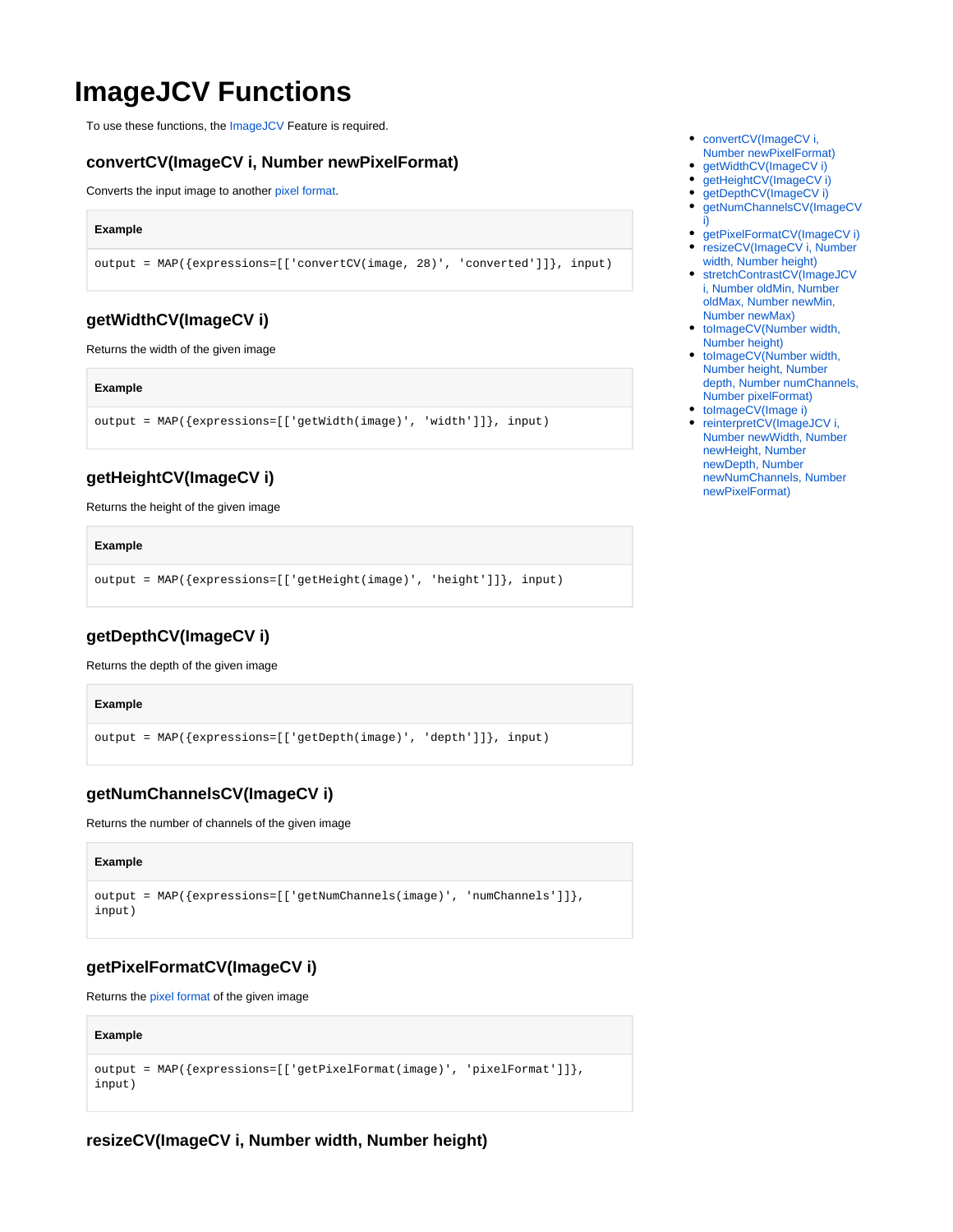#### Resizes the image to the given width and height

```
Example
output = MAP({expressions=[['resizeCV(image, 100, 100)', 'smallImage']]}, 
input)
```
## <span id="page-1-0"></span>**stretchContrastCV(ImageJCV i, Number oldMin, Number oldMax, Number newMin, Number newMax)**

Converts an 16-bit 1-channel image (f.ex. a temperature map) to an 24-bit RGB grayscale image. The contrast of the new image is calculated with this formula for each pixel:

```
newValue = (oldValue - oldMin) / (oldMax - oldMin) * (newMax - newMin) + 
newMin
```
The example converts a temperature map to a grayscale image such that input 1000 maps to black and input 5000 maps to white.

#### **Example**

```
output = MAP({expressions=[['stretchContrastCV(image, 1000, 5000, 0, 
255)', 'grayscale']]}, input)
```
### <span id="page-1-1"></span>**toImageCV(Number width, Number height)**

Creates a new 32-bpp RGBA image with the given width and height

#### **Example**

```
output = MAP({expressions=[['toImageCV(512, 512)', 'image']]}, input)
```
## <span id="page-1-2"></span>**toImageCV(Number width, Number height, Number depth, Number numChannels, Number pixelFormat)**

Creates a new image with the given width, height, [depth](https://wiki.odysseus.informatik.uni-oldenburg.de/display/ODYSSEUS/Image+depths), channel count and [pixel format.](https://wiki.odysseus.informatik.uni-oldenburg.de/display/ODYSSEUS/Pixel+Formats)

#### **Example**

```
output = MAP({\{expressions=[['toImageCV(512, 512, 8, 4, 28)', 'image']\}})input) /// 32bpp RGBA image
```
## <span id="page-1-3"></span>**toImageCV(Image i)**

Copies the contents of the input image (from the [Image feature\)](https://wiki.odysseus.informatik.uni-oldenburg.de/display/ODYSSEUS/Image+Feature) into a new ImageJCV image.

**Example**

output = MAP({expressions=[['toImageCV(inputImage)', 'image']]}, input)

## <span id="page-1-4"></span>**reinterpretCV(ImageJCV i, Number newWidth, Number newHeight, Number newDepth, Number newNumChannels, Number newPixelFormat)**

Reinterprets the content of an image (argument 0) as another image with different width, height, [depth,](https://wiki.odysseus.informatik.uni-oldenburg.de/display/ODYSSEUS/Image+depths) number of channels or [pixel format](https://wiki.odysseus.informatik.uni-oldenburg.de/display/ODYSSEUS/Pixel+Formats). Any parameter which is set to 1 will be replaced by the corresponding value of the original image. Buffer sizes of original and reinterpreted image must match!